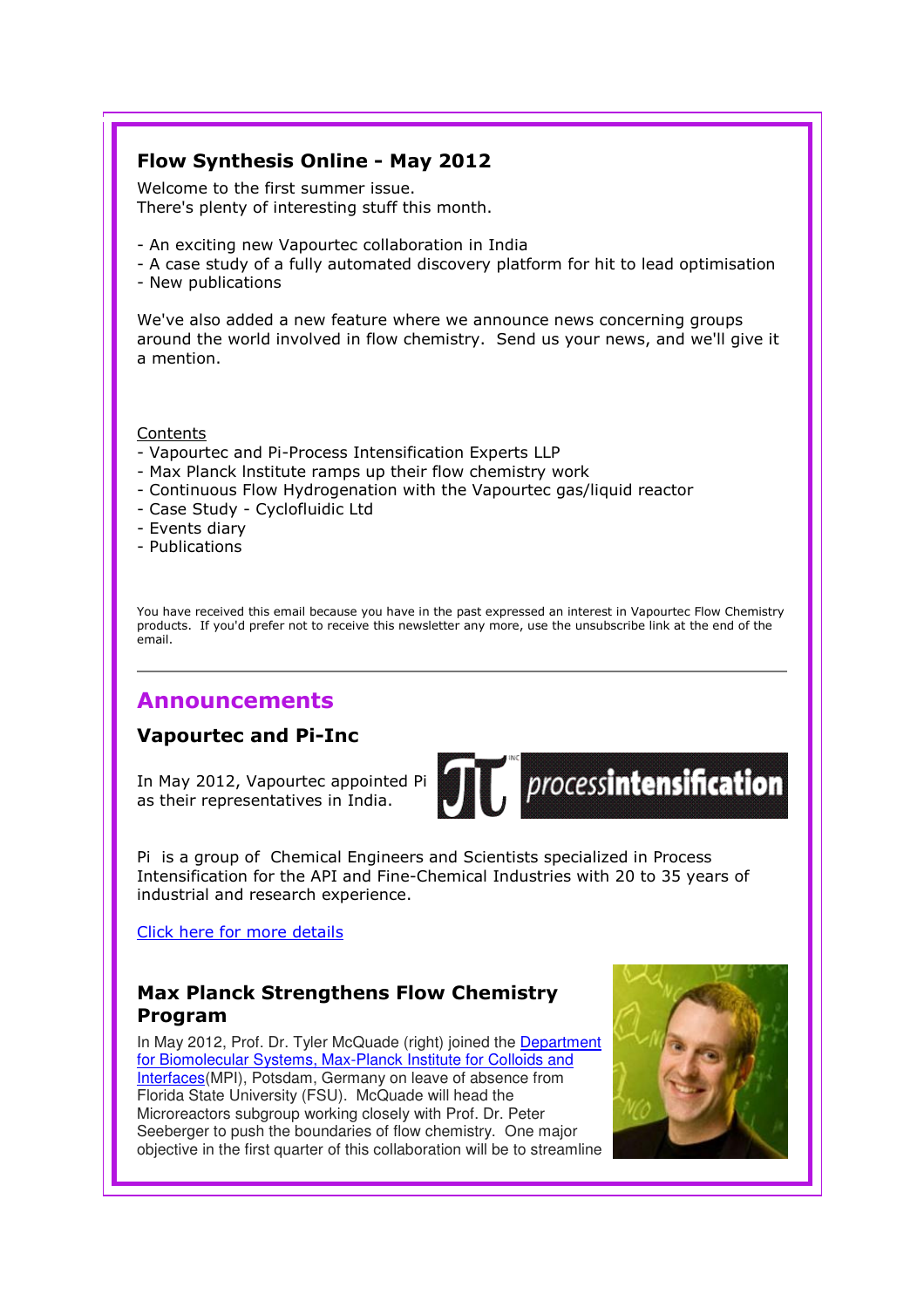workflow and define a clear set of targets. Purchasing two more Vapourtec R Series systems was the first step in this effort.

Dr. McQuade indicates that "The Vapourtec R Series systems drive much of our flow efforts at FSU and here at the MPI. The robust pumping system is essential in our thrust to scale-up the recently reported Artemisinin routeand the temperature controlled column and reactors are essential for accelerating our new and ongoing projects. Unlike other systems I have experienced, the R2/R4 just keeps going and going."

# Applications

### Continuous Flow Hydrogenation

The first publication shown in the list below features the recently launched Vapourtec gas/liquid tube-in-tube reactor.

Because the reactor allows gas to be fed into a heated reactor as it is consumed (rather than relying on it being "pre-dissolved"), the constraints imposed by poor hydrogen solubility become less of a limitation, and the study shows steady state hydrogenation with 3M substrate concentration.

The reactor is available now and can be used with any Vapourtec R Series system.

More details here

### Case Study - Cyclofluidic

In a typical hit to lead project, an iterative cycle (each comprising of designing the molecule, chemical synthesis, analysis and biological assay) is carried out to build a structure activity relationship. Each of these iterations can take from one to a number of weeks with the quality of the final output dependent on the number of iterations that can be performed in the available time.

So three years ago Cyclofluidic Ltd was formed to create an automated iterative system which could synthesise candidate molecules, test against a biological assay and then, via a suitable algorithm, decide what molecule to synthesise next to get closer to the optimum.

And they've done it. And it has a typical iteration period of 90 minutes.

Click here to find out more

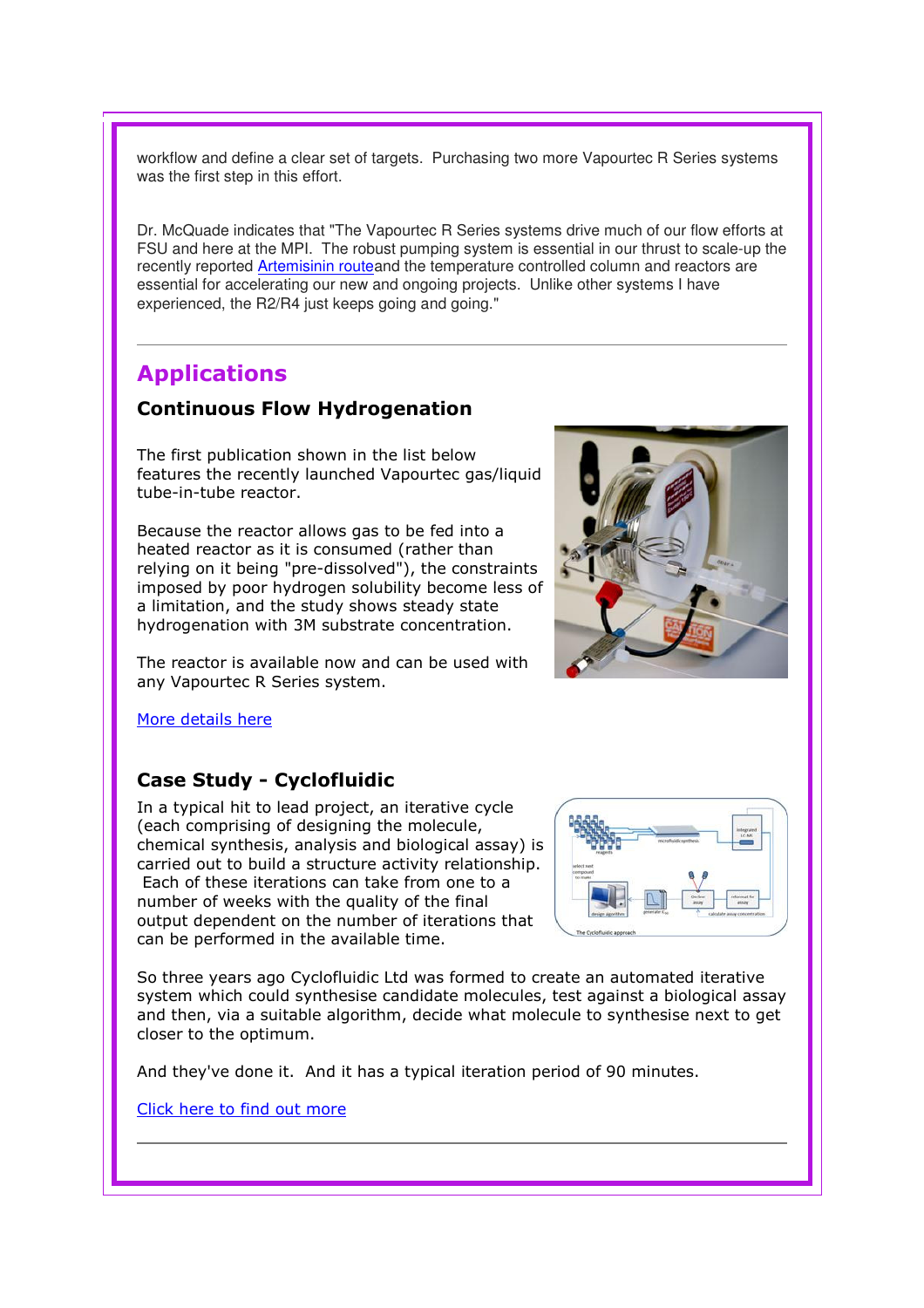# Events - Where to see Vapourtec

#### A Celebration of Organic Chemistry

Where : AstraZeneca, Alderley Edge, UK When : 24-25 Sep 2012

More details

## Fourth Symposium on Continuous Flow Reactor Technology for Industrial Applications

Where : Lisbon, Portugal When : 26-27 Sep 2012

More Details



### Still reading someone else's copy of the newsletter ?

If you like reading the newsletter but tend to get it forwarded by a colleague, why not signup for your own copy ?

It will only take a minute, and your email address won't be used for anything else, ever. Each newsletter contains an "unsubscribe" link in case you should change your mind.

#### Click here to signup for your own copy

# Publications

## Continuous Flow Hydrogenation Using an On-Demand Gas Delivery Reactor

Michael A. Mercadante, Christopher B. Kelly, Christopher (Xiang) Lee, Nicholas E. Leadbeater\* Department of Chemistry, University of Connecticut, USA

A continuous-flow approach to the hydrogenation of alkenes utilizing Wilkinson's catalyst is reported. The approach relies on a newly developed coil design in which it is possible to load gas and heat the reaction mixture simultaneously. The hydrogenation of various



10 examples, 77-99% isolated yields, high substrate throughput

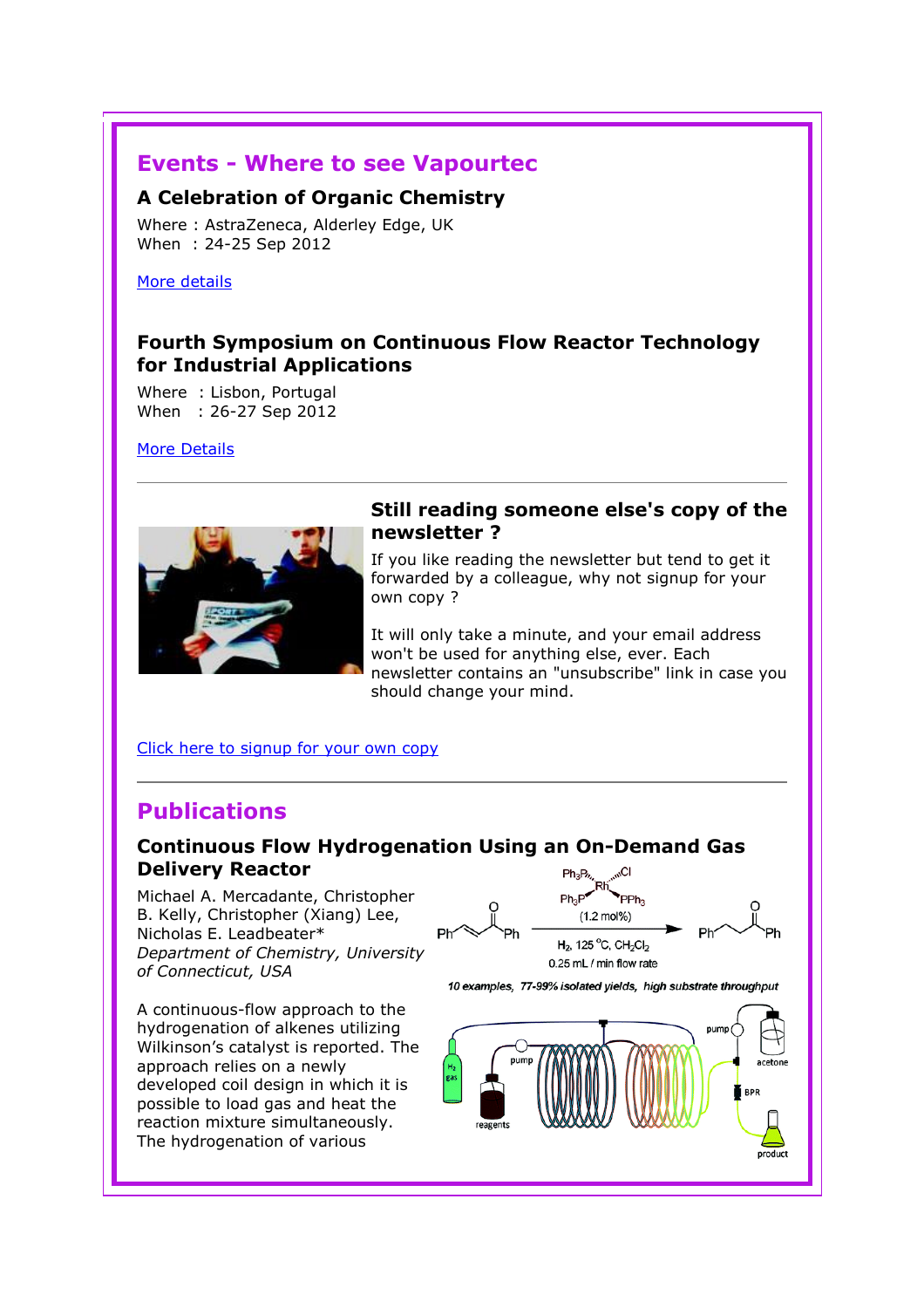substrates has been performed successfully on small scale and can be scaled up substantially.

Click here to go straight to the publication

## An efficient method for the lipase-catalysed resolution and in-line purification of racemic flurbiprofen in a continuousflow reactor

Lucia Tamborini<sup>1</sup>, Diego Romano<sup>2</sup>, Andrea Pinto<sup>1</sup>, Arianna Bertolani<sup>12</sup>, Francesco Molinari<sup>2</sup>, Paola Conti<sup>1</sup> <sup>1</sup> Dipartimento di Scienze Farmaceutiche 'Pietro Pratesi', Universitá degli Studi di Milano, Italy ² Dipartimento di Scienze e

Tecnologie Alimentari e Microbiologiche, Universitá degli Studi di Milano, Italy

The lipase-catalysed kinetic resolution of flurbiprofen was performed in a flowchemistry reactor allowing for a significant reduction of the reaction time compared to the classical batch method. The process was implemented by adding an in-line purification step of the exiting solution, consisting in a catch and release protocol, which allows easy separation and recovery of both (S)-flurbiprofen and (R)-flurbiprofen butyl ester with an enantiomeric excess =90% and a chemical purity >98%.

Click here to go straight to the publication

## Soluble Polymer-Supported Flow Synthesis: A Green Process for the Preparation of Heterocycles

Nicolò Prosa, Raphaël Turgis, Riccardo Piccardi, Marie-Christine Scherrmann Institut de Chimie Moléculaire et des Matériaux d'Orsay, Université Paris-Sud, France

PEG-supported aqueous flow synthesis coupled with ultrafiltration as the separation technique has been investigated for the first time. This strategy was applied to the preparation of new 3,4-dihydropyrimidin-2(1H)-ones, tetrazoles and tetrahydro-1,3-oxazines from the same PEG-linked aldehyde as case studies. Dihydropyrimidinones were prepared by a copper(II)-catalysed Biginelli reaction whereas a new tetrazole-containing compound was obtained by Baylis–Hillman reaction followed by reduction and 1,3-dipolar cycloaddition. Finally, various new tetrahydro-1,3-oxazines were prepared by a four-step synthesis, that is, Baylis– Hillman reaction, Michael addition of amines, cyclization with formaldehyde and hydrolysis of the linkage to PEG. The use of water during the synthesis and most of the purification steps, as well as the benefits of the flow process in terms of improved safety and heat transfer agree with the principles of green chemistry.

Click here to go straight to the publication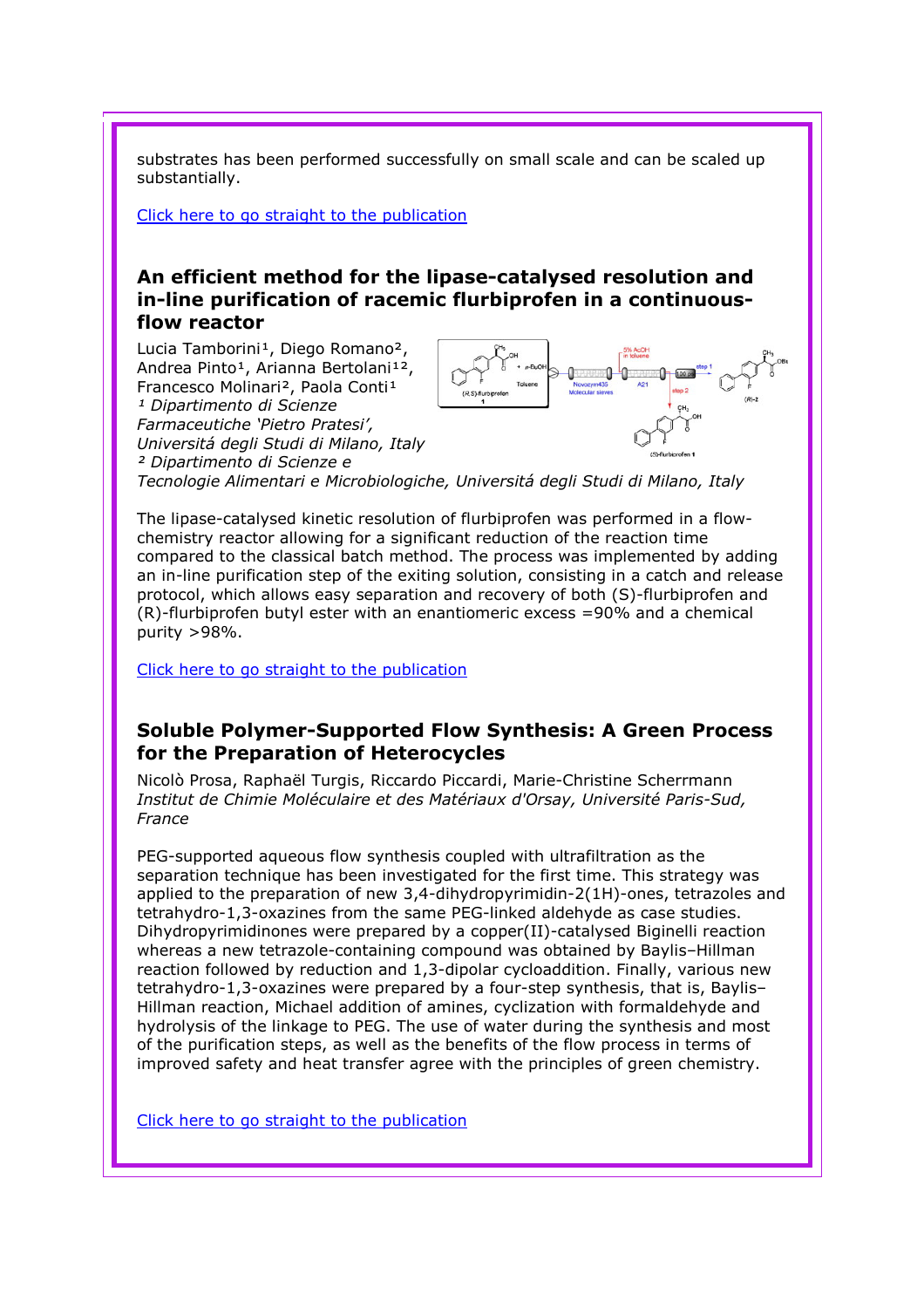#### Continuous flow synthesis and scale-up of glycine- and taurine-conjugated bile salts

Francesco Venturoni , Antimo Gioiello , Roccaldo Sardella , Benedetto Natalini and Roberto Pellicciari Dipartimento di Chimica e Tecnologia del Farmaco, Università di Perugia, Italy



A multi-gram scale protocol for the N-acyl amidation of bile acids with glycine and taurine has been successfully developed under continuous flow processing conditions. Selecting ursodeoxycholic acid (UDCA) as the model compound and Nethoxycarbonyl-2-ethoxy-1,2-dihydroquinoline (EEDQ) as the condensing agent, a modular mesoreactor assisted flow set-up was employed to significantly speed up the optimization of the reaction conditions and the flow scale-up synthesis. The results in terms of yield, in line purification, analysis, and implemented flow set-up for the reaction optimization and large scale production are reported and discussed.

#### Click here to go straight to the publication

## Reviews

## Micro reactor and flow chemistry for industrial applications in drug discovery and development

Baraldi, Patricia T. 1 Hessel, Volker ² <sup>1</sup>Laboratory of Organic Synthesis, Vita Nova Institute, Brazil ²Department of Chemical Engineering and Chemistry, Eindhoven University of Technology, The Netherlands

In this review, case studies focused on syntheses of active pharmaceutical ingredients, intermediates and lead compounds are reported employing micro reactors and continuous flow technology in areas such as medicinal chemistry, chemical development and manufacturing. The advantages of flow technology are currently very clear as opposed to conventional batch methods. Most strikingly and relevant for pharmaceutical's time-to-market needs, flow processing has the important advantage of the ease with which reaction conditions can be scaled. As this technology is new and has major full-process scale implications, we also wanted to point out that this cannot be applied and released to all chemistries yet, thereby also critically mirroring disadvantages and advantages of the step-change technology. However, the positive impact has been dominating and thus pharmaceutical and fine-chemical industries have increased their awareness and interest in flow chemistry applications. Beyond pharmaceutical syntheses, this review aims to conclude with the special needs of pharmacy on flow and micro reactor chemistry, which is not the same as for the fine-chemical industry. Here,